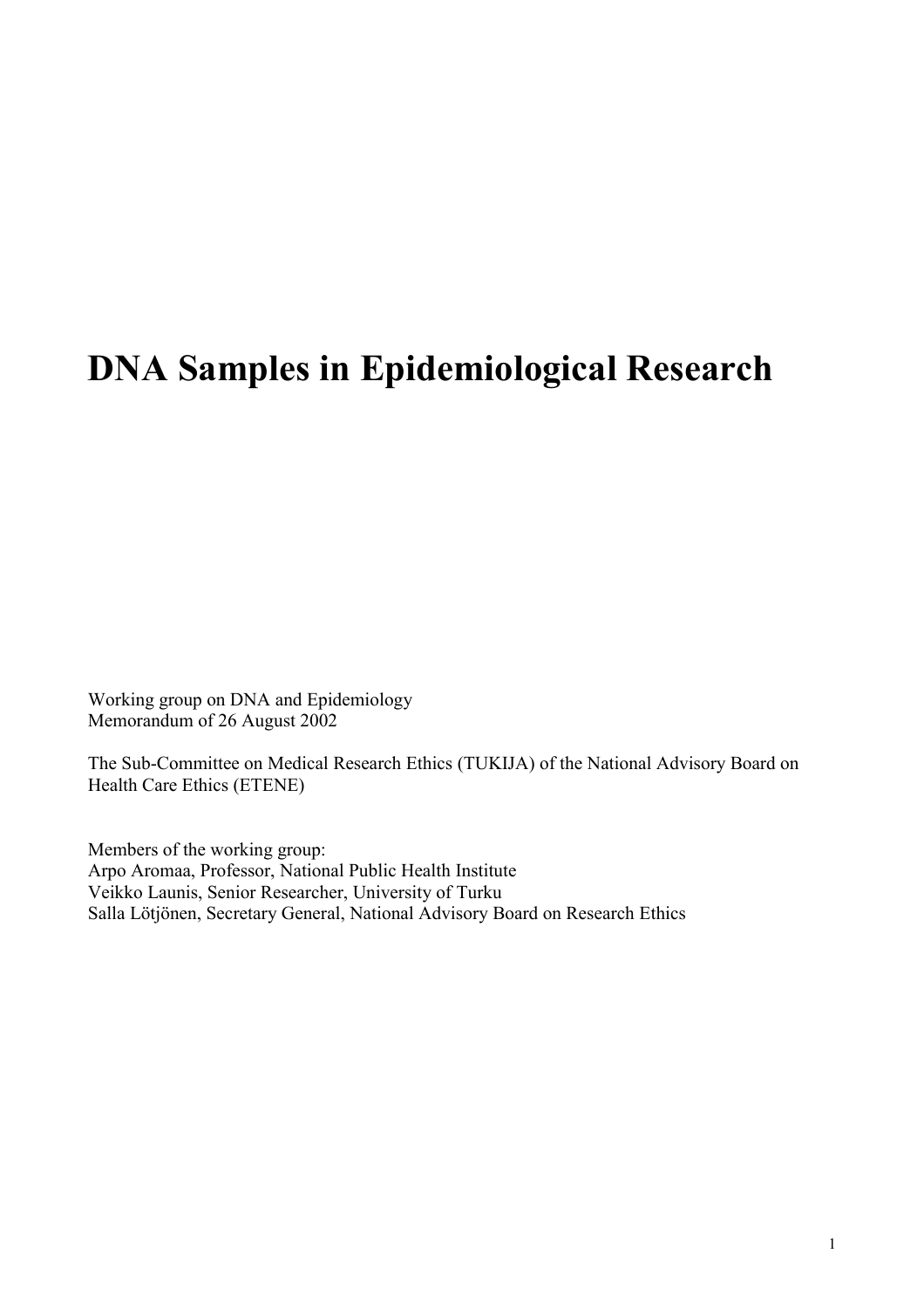# **Contents**

| 4. Epidemiological studies and DNA samples in previously initiated studies 8 |    |
|------------------------------------------------------------------------------|----|
|                                                                              |    |
| 5.1 Consent required by the Medical Research Act and the Act on the Medical  |    |
|                                                                              |    |
|                                                                              |    |
|                                                                              |    |
| 7. Further action:                                                           |    |
|                                                                              |    |
| Literature.                                                                  | 15 |
|                                                                              |    |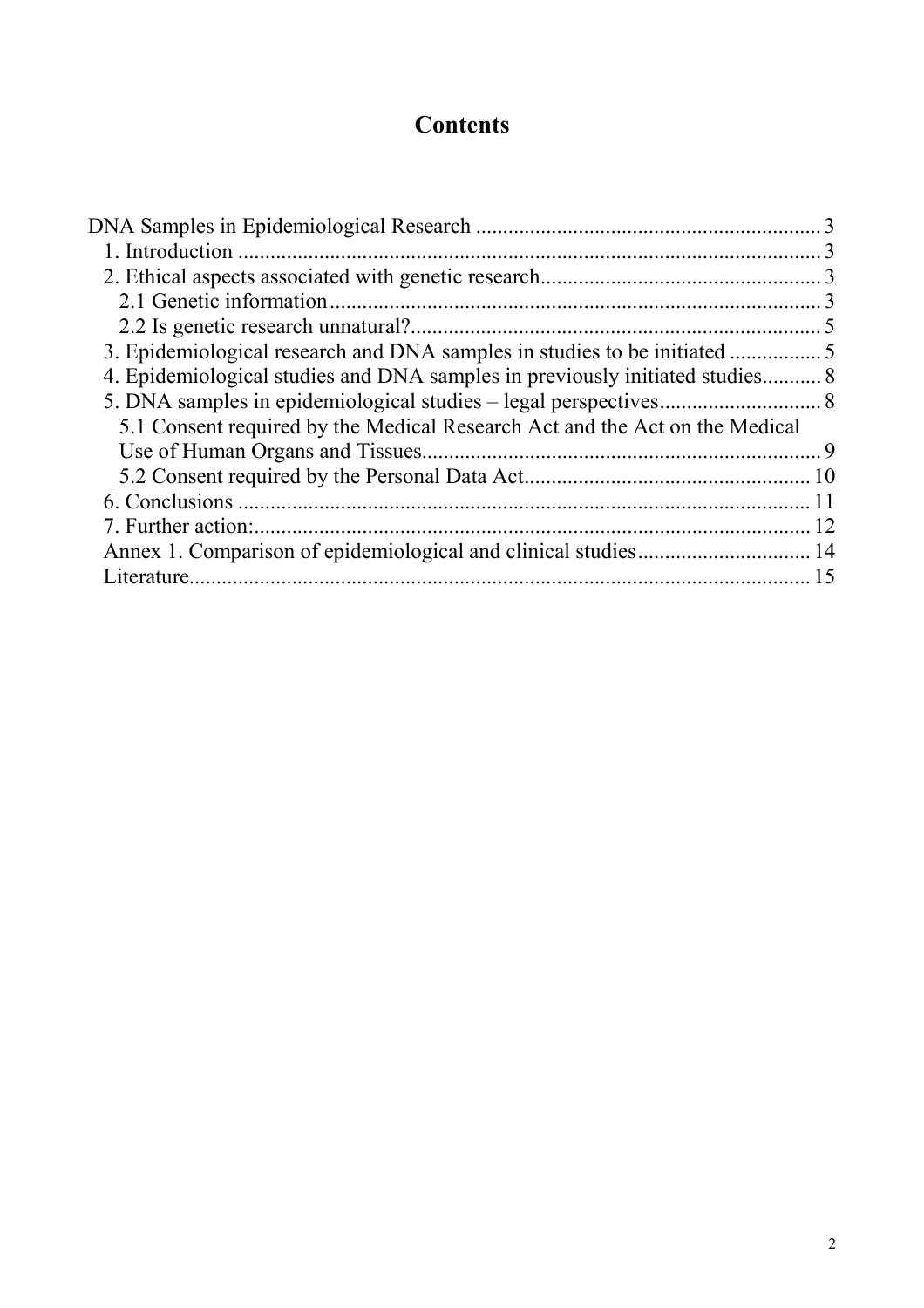# **DNA Samples in Epidemiological Research**

### **1. Introduction**

Researching hereditary and other causes of diseases on a national level by means of epidemiological research creates a basis for the evaluation of both the significance of inheritance and the opportunities for disease control. Large-scale technical preconditions to study genes from DNA samples have not become available until during the last decade. These studies can also be conducted years from now, using stored samples that have been collected in association with population studies. In parallel with samples that have been stored for individual research studies, there have in the last few years been attempts to establish versatile tissue banks with samples collected from diverse sources.

This memorandum deals with the use and the conditions for use of DNA samples collected in relatively large population studies, with special attention given to actual scientific research conducted in universities and research institutions. Trials conducted for commercial purposes may involve other aspects, which are not discussed here. This memorandum and discussion based on it are meant to help create guidelines for ethics committees that would facilitate the handling of population-level DNA research. Ethical questions concerning DNA research will be discussed first, followed by epidemiological research and associated legal viewpoints.

The section on ethics focuses on the question of the potentially special nature of genetic information in comparison with other information about an individual's health, as well as the notion occasionally expressed that genetic research or its consequences are in some way against nature. The central question discussed in the legal section concerns what people actually want to protect when the use of DNA samples in epidemiological research is restricted in one way or another. The Medical Research Act (488/1999) requires that the research subject must give his/her consent to the research. The Personal Data Act (523/1999) allows even data of a sensitive nature to be used for research purposes without the research subject's express consent when the number of research subjects is large or acquiring the consent is difficult because of the age of the data, for example. Which category does epidemiological research with previously collected DNA samples belong to, and should separate conditions apply to the use of samples for later research purposes?

Questions that should be discussed in the future include changes that are made to the research protocol after the consent requested in association with the collection of samples has been received, and the effects of these changes on the legal protection of the research subject.

#### **2. Ethical aspects associated with genetic research**

#### 2.1 Genetic information

Information about an individual's genes, i.e. genetic information, can nowadays be collected, stored, and used for many different purposes. This has given rise to many new ethical issues. Many – perhaps most – of these issues are based on the deeply rooted belief that genetic information, unlike other information about an individual's health, is unique from the viewpoint of morality and requires special protection. The details of the specific nature of genetic information vary depending on the viewpoint, and variation is also present in whether genetic information is considered to be specific in itself, or whether only some of its uses and targets are considered to be specific These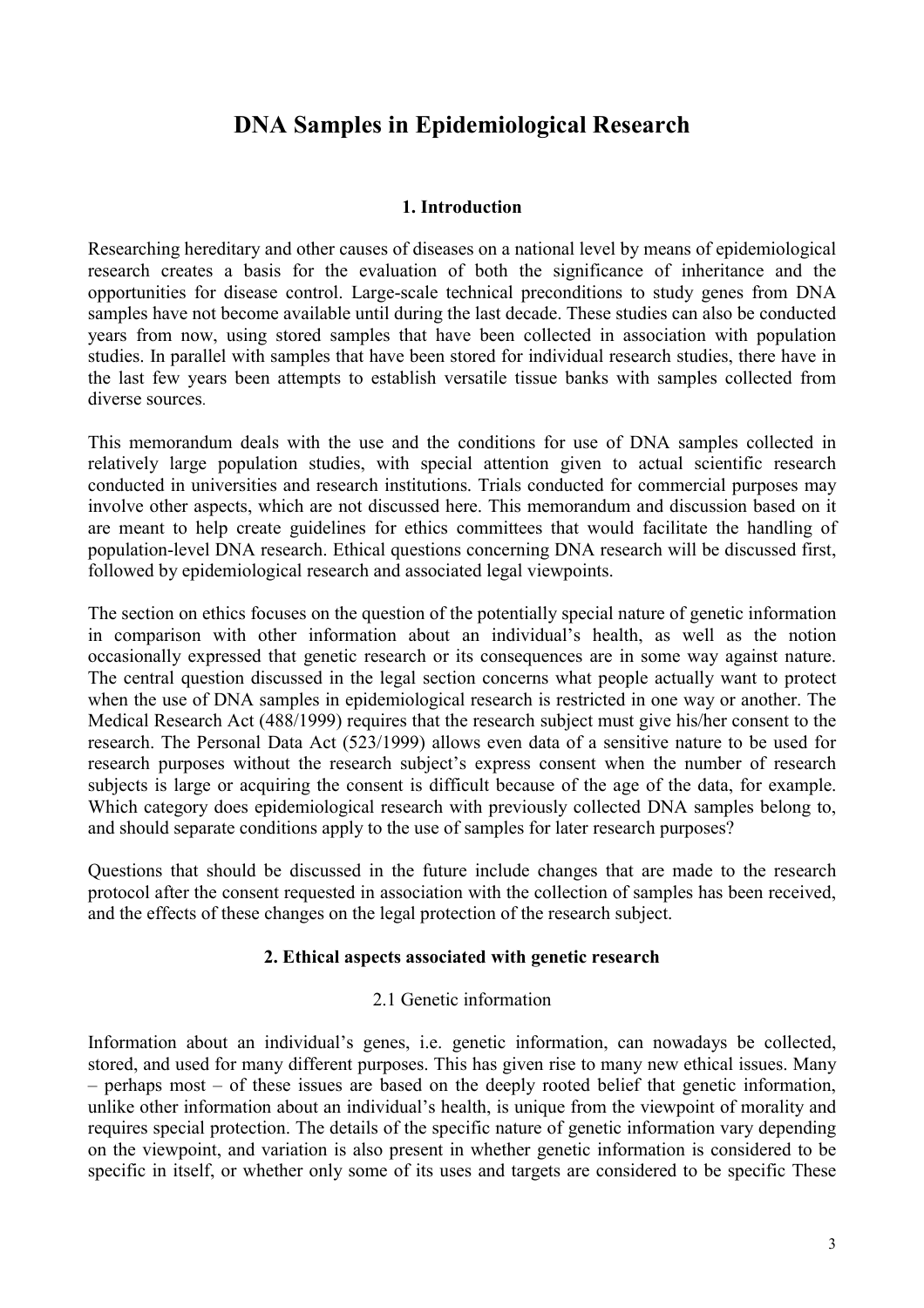opinions are called the strong and the weak interpretation respectively (Murray 1997). The strong interpretation is mainly built on the following statements:

*Genetic information is more precise and more predictive than other information about an individual's health*. This statement is correct only with regard to some rare genetic diseases with a single factor, such as Huntington's disease and cystic fibrosis, and even the precise and reliable prediction of these diseases by means of genetic testing is not entirely unproblematic. With regard to common multi-factorial diseases, such as mental disorders or hypertension, the prognostic value of the results of genetic testing is fundamentally poorer. Somewhere in between are certain diseases, such as hereditary cancers, the risk of which can be predicted by means of genetic testing with high probability, but not with certainty.

*Genetic information concerns other people more than non-genetic medical information.* This criterion does not make a qualitative distinction between genetic and non-genetic information either. Non-genetic information can also concern others in the sense that information on one person's state of health tells something about another person's state of health. For example, if an individual receives reliable positive results from a HIV test, this may tell something about the state of health of the individual's partner. A (not inherited) disease detected in a newborn infant may tell something about the mother's state of health. This feature is, however, almost invariably associated with genetic information.

*Genetic information characterises the individual's essence and identity (what a person essentially is) and, in this sense, is more fundamental than other health information.* Genetic information, as opposed to other health information, can be considered more fundamental or more closely connected to an individual's essence or identity only in a subjective sense, on the basis of an individual's personal thoughts and beliefs. Considered subjectively, any health information can be like this. For example, information about irreversible baldness or infertility caused by a disease may be a feature defining essence or identity for some persons. Genetic information is no more fundamental than other health information also in the sense that the attributes it reveals are not the only ones that are permanent and irreversible. For example, HIV or the herpes virus may be a permanent health attribute of the infected person (or a changing attribute, as medications progress) On the other hand, it is known that genetic factors that increase the risk of getting an illness can be increasingly influenced in the future.

According to the weak interpretation, some uses and applications of genetic information are exceptional and therefore call for special protection measures. The weak interpretation is expressed in the prohibition against using results of genetic testing in the context of insurance or employment, or the recruitment, for example. The argument that genetic information forms a particular problem in acquiring informed consent is more important from the perspective of clinical research in humans. Due to the complex nature of genetic research and the complexity and abundance of research-derived information, acquiring an informed consent has sometimes been considered impossible. In such cases, the problem has not been attributed to any defects in the knowledge or understanding of the research subjects or the inability of the investigators to explain matters intelligibly, but rather to the fact that viewpoints influencing the decision-making concerning participation in genetic research are often so various and so complex that understanding them fully is not possible when participation is being considered.

Claiming that acquiring a genuine informed consent in association with genetic research is impossible may be an exaggeration. However, it is clear that such a research protocol places special demands on acquiring a new consent. The research subject must be told exactly to what purpose the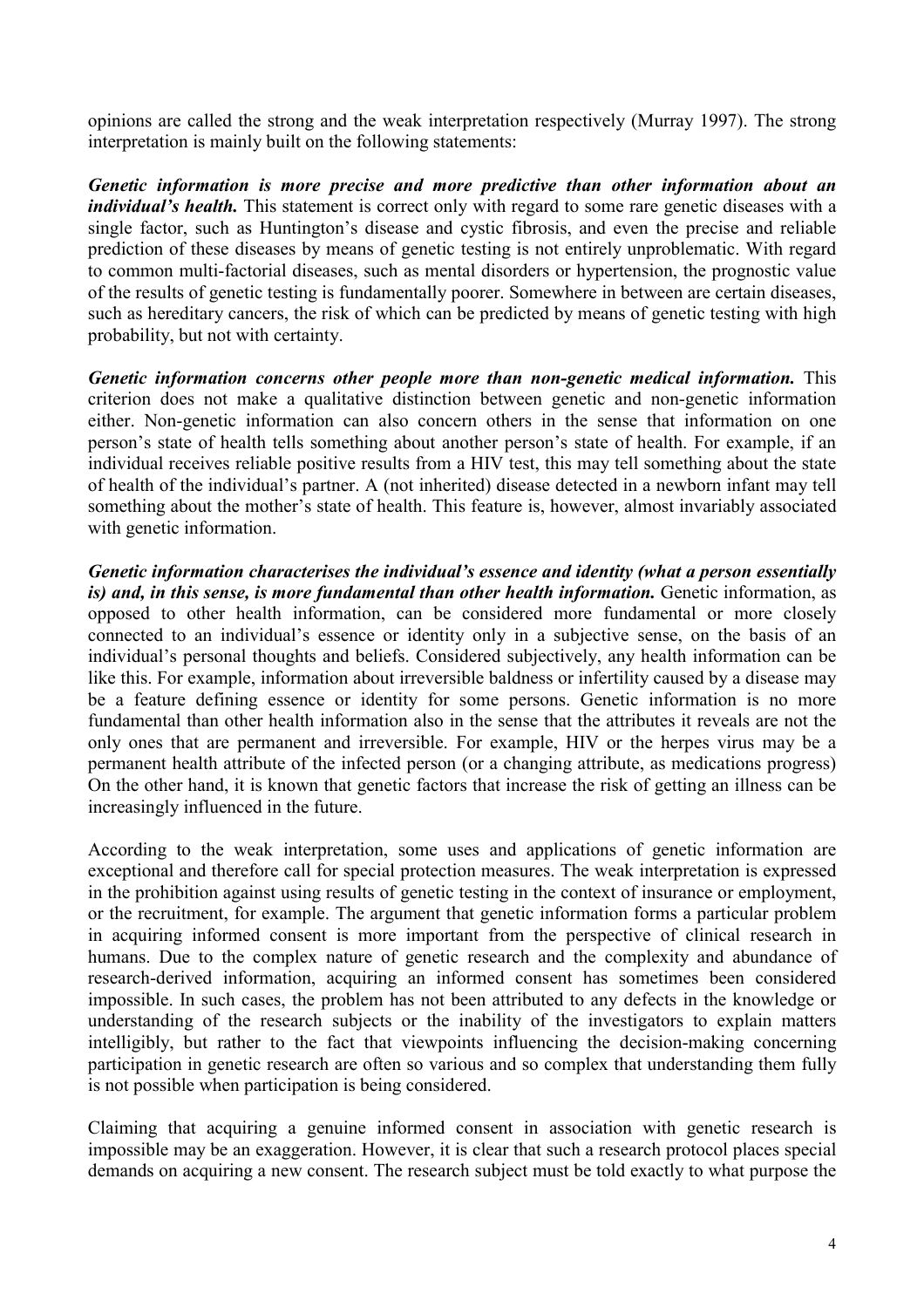genetic information is to be used, whether the results will be told to the research subject, who else will get the results, and where the DNA samples will be stored. Because of the complexity of genetic research, the subject's informed consent should be asked only for the purpose mentioned in the research protocol. Extending the research to new disease groups, for example, requires a new informed consent if the purpose of the research is fundamentally changed. Clear definition of research aims and the purpose to which the research data will be used have therefore central importance with regard to a new informed consent.

# 2.2 Is genetic research unnatural?

Genetic research is often considered to be a somehow unnatural type of research. Either the methods or the consequences of genetic research are thought to be somehow against nature. A common criticism is that humans should not defy the natural order by creating new species or combining existing species or trying to decide their own genotype (Räikkä & Rossi 2002).

When people speak about "unnaturalness" or "abnormality" in association with genetic research and its applications, these terms are often used in the sense that "nature knows best". According to this idea, nature in the form that we know it, is the result of extremely lengthy and well "tested" development (evolution). Modern genetic research would then be fumbling about in conditions that are only partly known. While the results of natural choices are reliable and compatible with nature, the results of man-made choices may be much more unpredictable and involve many more potential risk factors.

This interpretation of abnormality does not justify considering genetic research or its applications as unnatural. In addition, genetic research is often about accelerating the course of natural processes, in other words accomplishing the same things in less time. On the other hand, it should be noted that even nature does not always know the consequences of its own choices. Examples of this include many natural mutations (e.g. the genetic flaw that gives protection against lactose intolerance), "natural" extinction, and natural ecological disasters. Those who emphasise the aspect of abnormality may not always take into account the fact that fumbling and coincidence have had a central role in the development of species. But here as well, suspicions about abnormality return to the question of risk assessment and management. These ponderings and suspicions may be considered to be connected with gene manipulation and perhaps with gene therapy. It is, however, particularly difficult to see that such problems could be present in observation studies or populationlevel therapeutic trials. Indeed, population studies are conducted to gain information about the causes of a disease or possibilities to reduce the risk of the disease, and involve no genetic interference.

# **3. Epidemiological research and DNA samples in studies to be initiated**

Epidemiological (i.e. population-level) health studies evaluate the frequency, distribution and causes of phenomena associated with health and illness in the population. (Morris 1975, Hernberg 1998). In population studies, research seeks to clarify the prospects for the early detection and prevention of diseases (Rose 1995). The common approach is to study a relatively large population sample and make an assessment simultaneously into the presence of several major diseases as well as their risk and protective factors It is efficient and financially sound to study several target areas simultaneously. In general, the population samples in epidemiological studies are large (thousands or tens of thousands) or medium (hundreds, a thousand, or thousands). Similar epidemiological and statistical methods can be applied to rather small patient series, and during the last few decades, the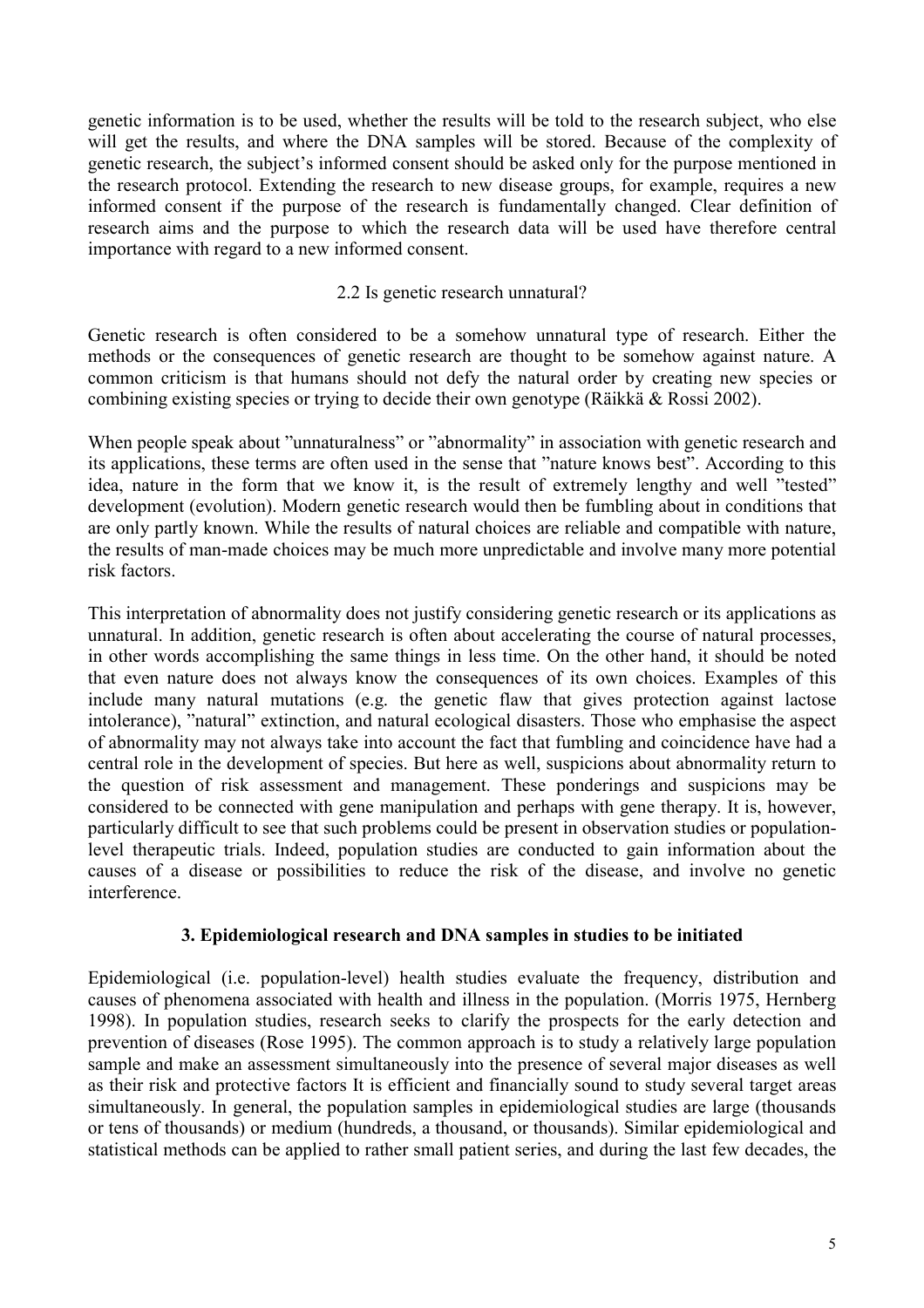term "clinical epidemiology" has been used to refer to such situations (Fletcher et al. 1988). A more correct term would, however, be "clinical research".

When evaluating causes (in epidemiological studies), targets of research include diseases, accidents and injuries, functional limitations, and their determinants. These determinants include inherited and acquired characteristics, e.g. physiological factors, external exposing factors, and interaction between a person and his/her living conditions. Experimental research evaluates how changes in living conditions or habits, early diagnosis of diseases or early pharmacological or other treatment promote health or reduce the risk of disease. In connection with the data collection for these studies, it was previously (before current legislation) considered that the research subject gave a so-called silent consent to the study by participating in it. On this basis, data have been used for a variety of research purposes that has been possible with the research material. Official authorisations have also allowed, for example, the linkage of records from the national hospital discharge register or registers on treatment with medicines to the study material. Currently, an informed consent is required in population studies, and the research subjects are told about the purpose of use of the collected data as well as about any data that may be combined to it.

For the past 10 to 15 years, it has been possible to determine links between genes and diseases by researching DNA. During this time, researchers have learned to evaluate the relative significance of genotype and other factors much more precisely than before. Due to current genetic epidemiology (Khoury 1998), our knowledge of the aetiology of diseases and prevention options is increasing rapidly. At the same time, the opportunities are improving for targeting interventions (prevention and treatment) at the true risk groups and at the factors that can be changed. Most of the effects that genetic factors have on common public health problems in Finland are mediated through several genes, and several factors related to living conditions and habits contribute to the development of these diseases. Therefore, these diseases have multiple determinants, and even in the best case, DNA studies can only pinpoint an increased risk of the disease due to certain genotypic areas. Genetic factors are thus often comparable to other risk factors of multi-factorial diseases – with the difference that changing other factors may be possible, whereas genes cannot be altered or exchanged for better ones by current methods in large population groups.

Classical epidemiological causal research comprises either so-called case-control studies or followup studies (cohort studies) (Rothman and Greenland 1998). In the former type of research, patients with the disease and comparable controls are enrolled into the study and predisposing factors, i.e. suspected causes of the disease, are evaluated. In the latter type of research, a large number of suspected predisposing factors are measured, development of the disease is observed, and the links between the predisposing factors and the development of the disease are analysed. Follow-up studies are the most powerful study design. In general, a large patient population and a long followup period are needed. Particularly during a follow-up, the variety of suspected predisposing factors and the methods to determine those factors are likely to change as the research progresses. This being so, the most powerful research design is associated with the greatest difficulties to inform at the onset the research subjects about predisposing factors that are to be studied in detail and of the research methods.

There are both similarities and differences between epidemiological and clinical studies, and the border between them may also be flexible. Differences between epidemiological and clinical studies that may be significant in using data and acquiring consents are listed in Annex 1.

Typical designs when evaluating inheritance (as well as the interactions between genotype and other factors) include: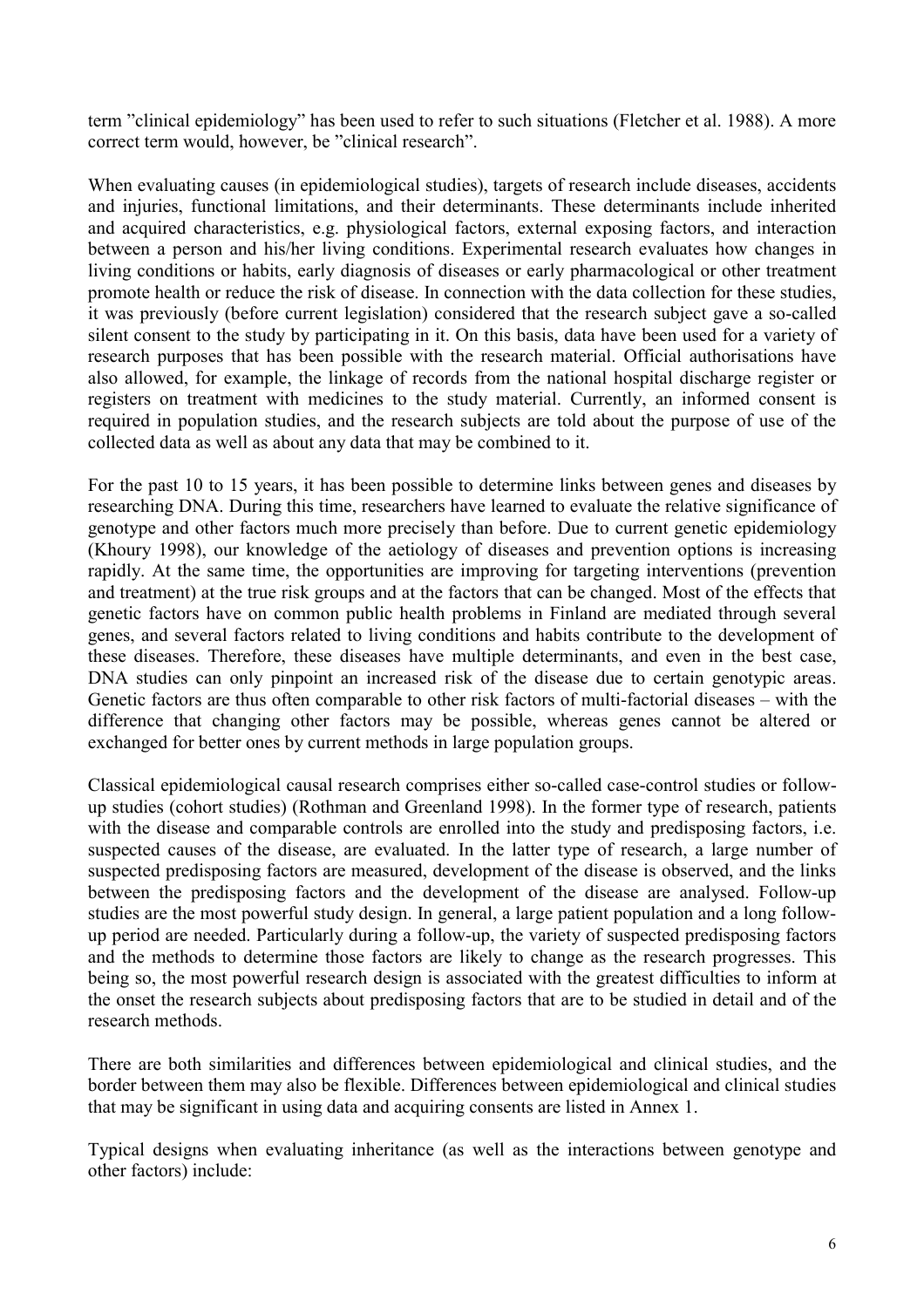- 1) Cross-sectional study, which compares the genotypes (and other factors) of all patients and all healthy subjects of the population sample.
- 2) Case-control study, which compares the genotypes of patients and selected healthy control subjects.
- 3) Prospective (cohort) study, which compares the genotypes of patients with the genotypes of others. This type of research can also be carried out as a so-called nested case-control study by selecting 1 to 4 control subjects for every patient, which strengthens the design.
- 4) Studies with relatives, family members or twins, in which all the designs mentioned above can be used, but research subjects include the target individuals and his/her relatives, family members or twin. This enables the researchers to evaluate the role of the genotype as well as the role of early and current living conditions and habits in the development of the disease. In this connection, control groups are often also selected from the rest of the population.

Prospective or case-control studies nested into prospective studies are the most conclusive of observational epidemiological studies. Twin or family studies with a prospective design are also very strong. To fully utilise the potential of these studies and to gain enough power, all data and samples, often also DNA samples, need to be stored for a long time before analysis, and it is likely that new hypotheses and analysis methods will emerge during the follow-up period. When initiating the study, it is practically impossible to give the research subjects detailed information about anything else except the general aims and methods of the research.

The possibilities to conduct population studies by using original research data collected from research subjects as well as additional follow-up data concerning the development of the disease or the treatment are better than average in Finland because of the excellent health registers. Research concerning inheritance is supported by population registers including church registers that reach back to the distant past. Owing to its strong tradition of epidemiological research Finland also has several large data sets based on population studies. Associated to them both blood and DNA samples have been stored in recent decades. Moreover, Finland has an excellent twin cohort. Our genetic research is outstanding in international terms. Finns have exceptionally positive attitudes towards research and they readily participate in health studies For this reason, the opportunities for researching the inheritance of public health problems and factors that predispose to them are probably better in Finland than anywhere else in the world. The fact that Finns form a rather homogenous population with regard to inherited characteristics is also positive from the perspective of genetic research. These possibilities should be used to full advantage in order to improve the health of both Finns and other populations of the world.

Researching a large population and conducting long-term follow-up is hard work that takes a great deal of time. By using previously collected data and follow-up, much unnecessary work can be avoided and, which is even more important, the research takes several (generally 5 to 10) years less. By using existing material, it is therefore possible to improve the prevention of public health problems years or decades earlier and at much lower costs than if the investigation of every hypothesis were started from scratch. The potential benefits are so great that comprehensive utilisation of existing data, samples and other possibilities, is necessary. In addition to the original purposes of use, approved operational procedures should be established to enable research based on new purposes.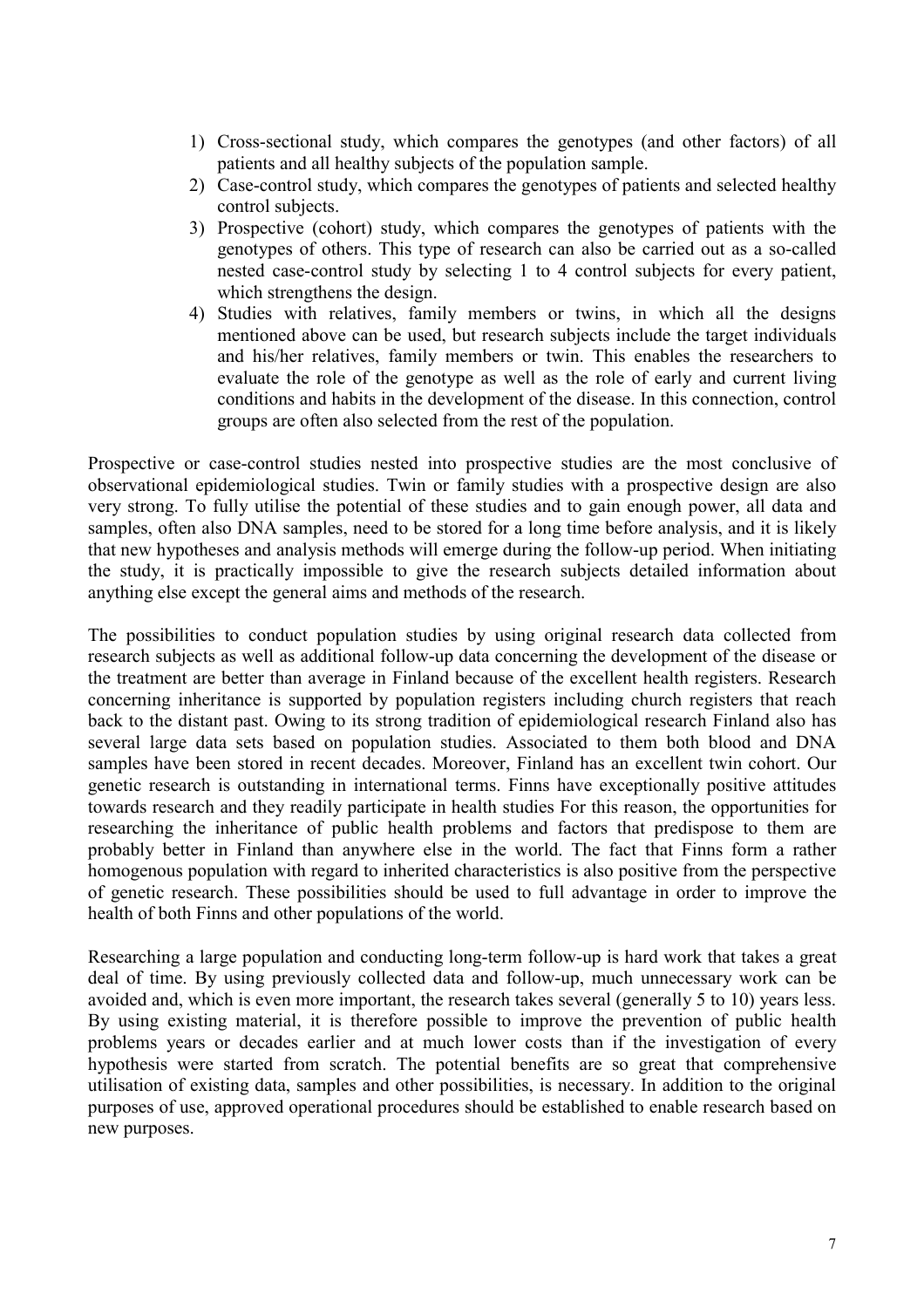In some cases, research subjects need to be contacted repeatedly after the baseline study for other reasons. Such new research events provide a natural opportunity for updating the purpose of use and acquiring a new consent. Unfortunately, we know from experience that only 70–80 % of earlier research subjects participate in a new, later organised phase of the research. Similarly not more than 70–80 % reply to inquiries by mail. The unwillingness to participate or reply is almost never due to unwillingness to allow the use of existing material for new purposes, but rather due to lack of time or interest, for example. If the only topic of a mail inquiry concerns informing the person about a new purpose of use for old data and asking for a new consent, it is extremely likely that not more than 50–60 % will reply. In some research designs, such a high non-response can badly distort the material and the findings. Since the population sample in epidemiological studies consists of thousands of people, a mail inquiry is however the only practical approach This being the case, there is a risk of ruining the research material, not because the research subjects would necessarily have anything against the data being used for a new purpose, but because the research subjects may not even bother to reply to the inquiry. In addition, as the follow-up period increases, the proportion of dead or seriously ill research subjects increases. This being the case, acquiring new consents may be close to impossible in a considerable part of previously studied persons. A procedure is therefore needed whereby the original data can be utilized regardless of the loss during later phases. In Annex 1, there is also an assessment of how to minimise the harm caused by the increasing non-response with time, and we suggest a special permission from the authorities. Since the participants have already consented to a study once, it can be argued that the National Authority for Medicolegal Affairs or another authority could give an authorisation to complement a previously given consent when necessary.

### **4. Epidemiological studies and DNA samples in previously initiated studies**

Epidemiological studies on public health problems have been conducted in Finland since the 1950s. In some of these studies, DNA samples have been collected from the 1980s onwards. Informed written consents were not always requested from research subjects at that time, but currently such consents have been requested from research subjects who have been repeatedly monitored. In studies prior to current legislation, research subjects have been considered to have given their consent to their data being used for research purposes by participating in the study. The linking of data has been dealt with by permissions granted by the authorities. If, according to the amendment of 2001 to the Act on the National Public Health Institute, a presumed consent is considered to apply to other than DNA samples, the presumed consent should be interpreted broadly for DNA samples as well, and the research subjects should be considered to have also agreed to the use of DNA samples for the purpose of researching inheritance. A new informed consent should however be acquired, if possible, during follow-up of the research subjects. More extensive use of previously collected data for a study with a changed fundamental purpose of use should, however, be determined by official permissions from authorities.

#### **5. DNA samples in epidemiological studies – legal perspectives**

If a medical research involving DNA samples or other genetic information includes a part that interferes with the integrity of humans, human embryos or foetuses, the Medical Research Act (488/1999) should be applied to research utilising genetic information in the same way that it would be applied to any other type of research. If the research uses samples that have been collected earlier for evaluation of treatment, diagnosis or cause of death, or for medical research purposes, the provision concerning changed purposes of use of samples, set forth in the Act on the Medical Use of Human Organs and Tissues (101/2001, § 20), applies primarily, and the Medical Research Act, secondarily. The Medical Research Act can be considered to determine in more detail the extent and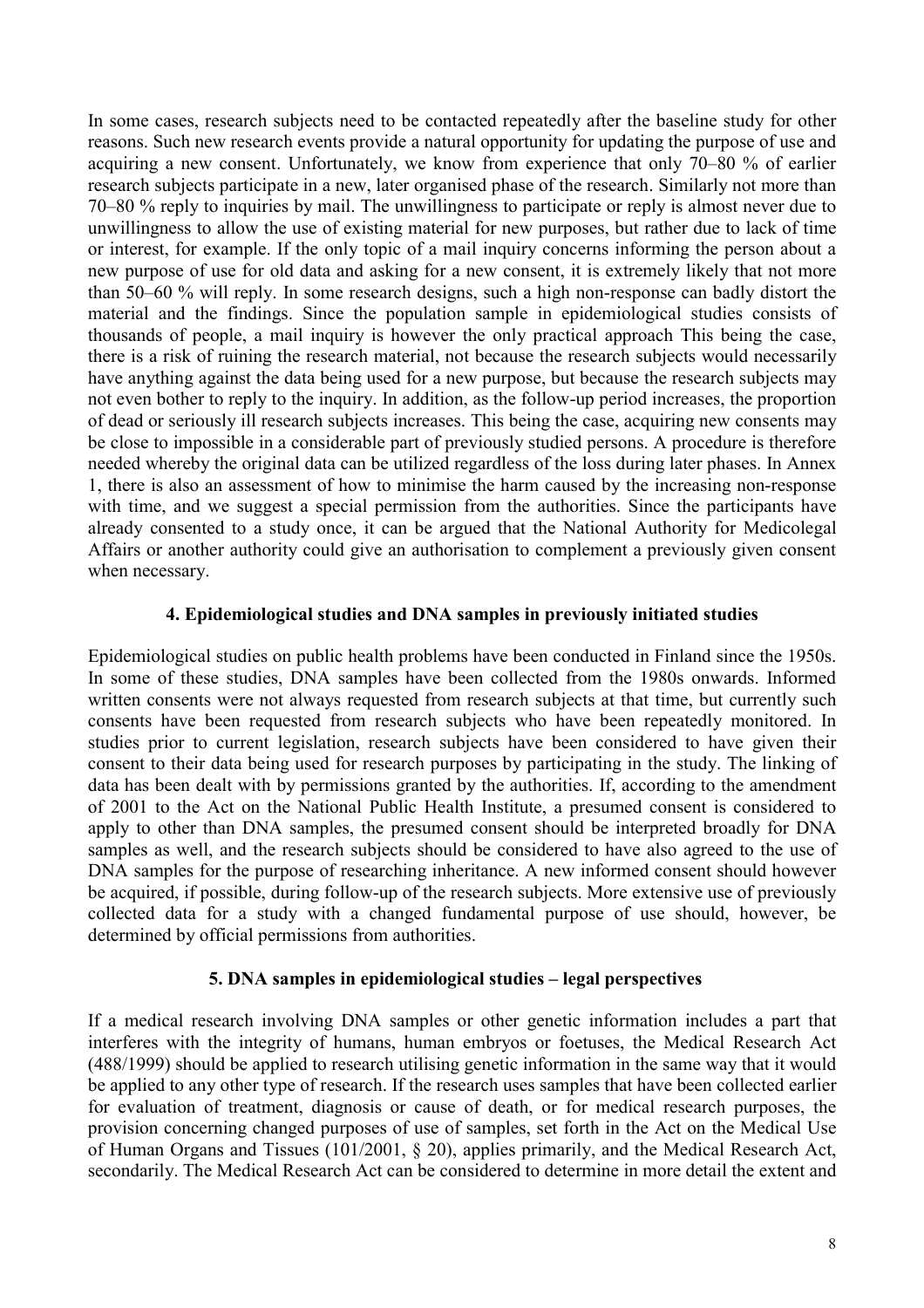form of the consent the provision refers to if the new purpose of use concerns medical research  $(\xi, 6)$ and 30). There is no legislation that explicitly refers to DNA studies in large population groups or to the functions of DNA banks. Population studies have been taken into account in special legislation concerning national research institutes, e.g. the Act on the National Public Health Institute (828/1981, amendments 327/2001), and for some parts, legislation concerning the handling of personal data (Personal Data Act (523/1999), § 14).

The Medical Research Act requires a written informed consent before the research can be conducted (§ 6 subsection 1). Before the consent is given, the research subject must, according to law, be provided with sufficient information of his/her rights, the purpose and nature of the research, and the methods used in the research. The research subject must also be given sufficient information of possible risks and adverse effects. The information must be given in such a way that the research subject is aware of research-related issues that may influence his/her decision and is able to decide whether to give the consent or not on the basis of this information (§ 6 subsection 2). Expressions such as "sufficient information" and "research-related issues that influence decisionmaking" are used in the provision. Therefore, the provision does not require that studies be individualised by separate research protocols, even though in practice, the provision must be interpreted in this way, particularly in connection with clinical studies (directive 2001/20/EC, articles 3-6). However, is the situation similar when using previously collected samples? Does a consent required for changed purposes of use have to fulfil the same requirements of specificity that are needed in clinical research, e.g. trials with pharmaceuticals or other interventions? The Council of Europe Convention on Human Rights and Biomedicine (ETS 164) does not require such explicit consent in situations where samples of human origin are wished to be used in a way that differs from the original purpose, but refers to "appropriate information and consent procedures" (article 22). However, the Explanatory Report to the convention emphasises the necessity of an explicit consent if the samples can be connected to sensitive personal data (Explanatory Report, paragraph 137). In such situations, case-by-case evaluation and particularly the nature of the final purpose of use of the sample should also be taken into account.

Ultimately, answers to the question about changes in the purpose of use should be sought on the basis of fundamental civil rights. The difference between the two situations mentioned above is that clinical studies interfere in the research subject's physical integrity (The Constitution of Finland (731/1999) § 7) as well as gather information about his/her genes, i.e. interferes in his/her privacy (The Constitution of Finland § 10). When previously collected samples are used, only the research subject's privacy is touched. It is obvious that an interference of both of these fundamental rights requires the consent of the research subject. However, it is debatable whether there is a large enough difference between these two situations to lower the individualisation requirement when using previously collected samples. In order to find the answer, the consent requirement set forth in the Medical Research Act  $(\S 6)$  and the consent requirement set forth in the Personal Data Act  $(\S$ 12) should be compared.

# 5.1 Consent required by the Medical Research Act and the Act on the Medical Use of Human Organs and Tissues

The Medical Research Act provides that the consent be given in written form on the basis of sufficient information about the purpose, nature, methods, risks and adverse effects of the research. The adequacy of the information and the extent of factors affecting the decision-making of research subjects vary depending on the nature of the research. In clinical research that involves the research subject's physical integrity, the physical risks are greater and the information required for the consent is extensive. Since the risks associated with epidemiological population studies are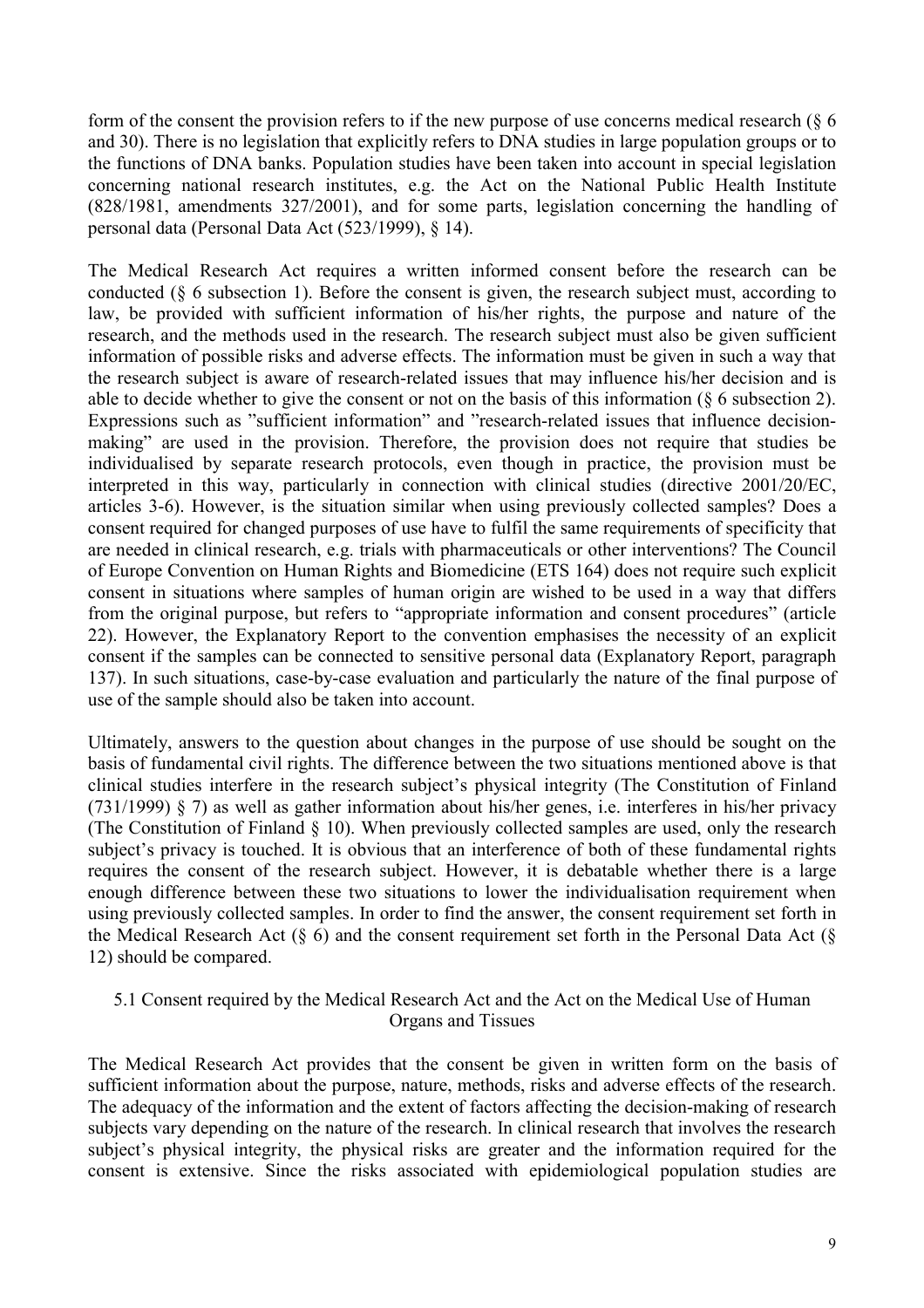generally small or non-existent, and the possibilities to individualise the research participants are smaller, a broader interpretation of the provision is possible in principle according to the Medical Research Act. For example, the research subjects could give their consent not only to the actual study being conducted but also to future studies on the same disease group or groups. In such a case, the purpose, nature and methods of the study must generally remain unchanged, and the legal protection enjoyed by the research participants must not be compromised by the broader goals of the research.

The Act on the Medical Use of Human Organs and Tissues was not actually drafted to apply to research but rather to treatment. It does, however, regulate the research use of organs and tissue samples taken during treatment. The Act should be applied when a tissue sample that has already been collected from the subject is wished to be used in a way that deviates from the terms of the consent. The provision to be applied in such situations is § 20 of the Act on the Medical Use of Human Organs and Tissues, which requires the consent of the research subject or the permission of the National Authority for Medicolegal Affairs for a new purpose of use when the sample was originally collected for *treatment purposes* (§ 20 subsection 1). If the new purpose of use concerns research, and if the consent is requested from the donor of the sample, the consent must fulfil the provisions set forth in the Medical Research Act (§ 30). If the sample was originally collected for *research purposes*, the National Authority for Medicolegal Affairs is authorised to give the consent on behalf of the donor of the sample only after the research subject's death. Therefore, in most cases current legislation requires that the consent be given by the research subject himself/herself (§ 20 subsection 2).

Restricting the authority of the National Authority for Medicolegal Affairs to cover only samples collected for treatment purposes is seen problematic by researchers. Why would the National Authority for Medicolegal Affairs not also be able to give permission to change the purpose of use of the sample when it was originally collected for research purposes? After all, the change is bigger when the purpose of use changes from treatment to research than when only research-related details are modified. If the power of the authorities has been desired to be restricted because of the research subject's autonomy, why are these situations handled differently?

Although it can be concluded from the implementing provision of the Medical Research Act (§ 30) that the new consent referred to by the Act on the Medical Use of Human Organs and Tissues must fulfil the requirements of § 6 subsection 2 of the Medical Research Act, the Act on the Medical Use of Human Organs and Tissues does not give a more detailed definition of when a research is considered to deviate from the original research. In such a case, the central question is whether new biochemical or DNA analysis of certain samples, for example, can be considered mere technical changes to a previous research protocol that do not change the purpose of use of the sample or the nature of the research as such. It has been proposed that researching a disease that belongs to the same disease group or other genes predisposing to the disease, for example, would not represent a deviation from the original consent. However, no final statements have been made on this issue. Similarly, it has been proposed that an ethics committee or another authority, for example the National Authority for Medicolegal Affairs, could evaluate changes in the purpose of the research. However, the best solution would be if the legislator gave an explicit opinion on this question, which is a very important issue not only in epidemiological studies but also in establishing possible tissue or DNA biobanks.

5.2 Consent required by the Personal Data Act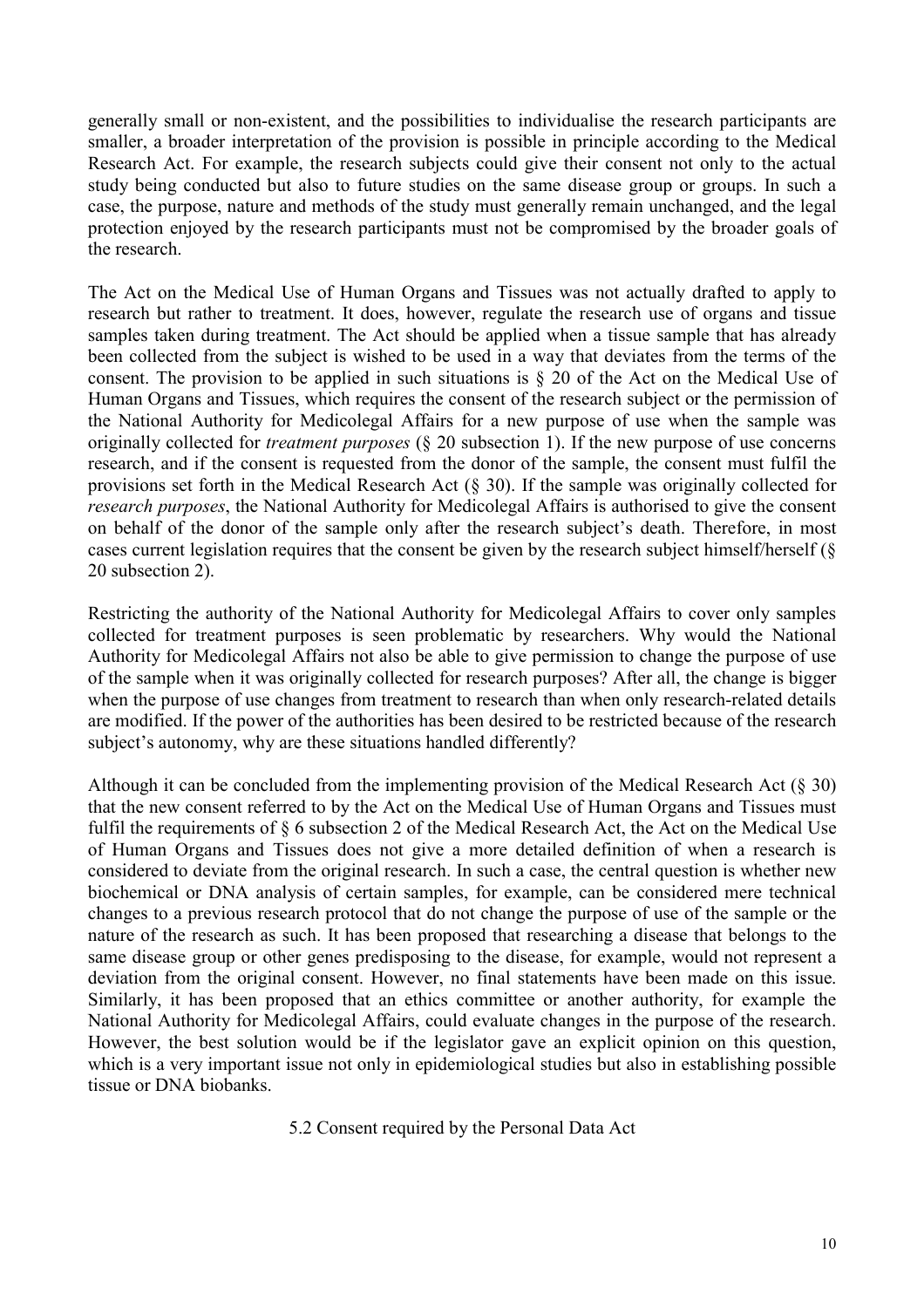According to the Personal Data Act (§ 12), exceptions to the prohibition against processing sensitive data include the express consent of the subject (§ 1) or processing data for purposes of historical, scientific or statistical research (§ 6). According to § 14 of the Act, personal data may be processed for purposes of historical or scientific research without explicit consent, if:

- 1) the research cannot be carried out without the data identifying the person and the consent of the subjects cannot be obtained owing to the large quantity of the data, their age or another comparable reason
- 2) the use of the personal data file is based on an appropriate research plan and a person or a group of persons responsible for the research have been designated.

If an express consent referred to by  $\S$  12 subsection 1, has been received for the use of personal data for research purposes, any deviation from this consent normally requires a new express consent, unless the age of the data, for example, necessitates application of the above exception of section 14 concerning scientific research. Since an express consent also for the use of personal data can be acquired in personal contact involved in collecting samples, the exception cannot be applied in such cases. If the purpose of use of the sample changes after the clinical phase of the research, the situation is different, but even then the special requirements of the exception may have to be evaluated. Even in such cases, the use of personal data for research purposes is restricted by the Council of Europe Committee of Ministers Recommendation No. R (83) 10, which prohibits the use of personal data for research purposes in a new research study, if the nature or purpose of the study is substantially different from that of the original research (Article 4.2 of the Annex).

Since there is no intervention in the research subject's physical integrity after the original tissue sample has been collected, one can only wonder why the provisions of the Medical Research Act instead of those of the Personal Data Act are applied to changes in the purpose of use of the tissue sample. When researching tissue samples, the interests to be protected are presumably similar to those in the Personal Data Act, i.e. the privacy of the research subject and data protection. Different requirements for provision presuppose that, for example, the genetic information in tissue samples is qualitatively special, which is debatable as shown above. Although the legislation concerning personal data primarily requires an express consent to register sensitive data, it also provides an opportunity to use the data for research purposes if the conditions for exemption are met (Lehtonen 2001). A compromise decision regarding changes in the purpose of use of research samples would be that the National Authority for Medicolegal Affairs could decide about it while making adjustments for exemption conditions set forth in the Personal Data Act.

#### **6. Conclusions**

In the above, we have discussed the use of DNA samples in epidemiological studies from three different viewpoints. In the following, we present some conclusions based on the viewpoints discussed above, and comment on certain specific questions that may have practical significance with regard to the decision-making of ethics committees.

According to the working group, the information derived from DNA samples does not of itself differ from other information produced by medical research. The specific ethical issues raised with DNA sampling have their roots in some purposes of use of genetic information. In epidemiological DNA studies, attention is given to the rights of the research subject and particularly on requesting the consent.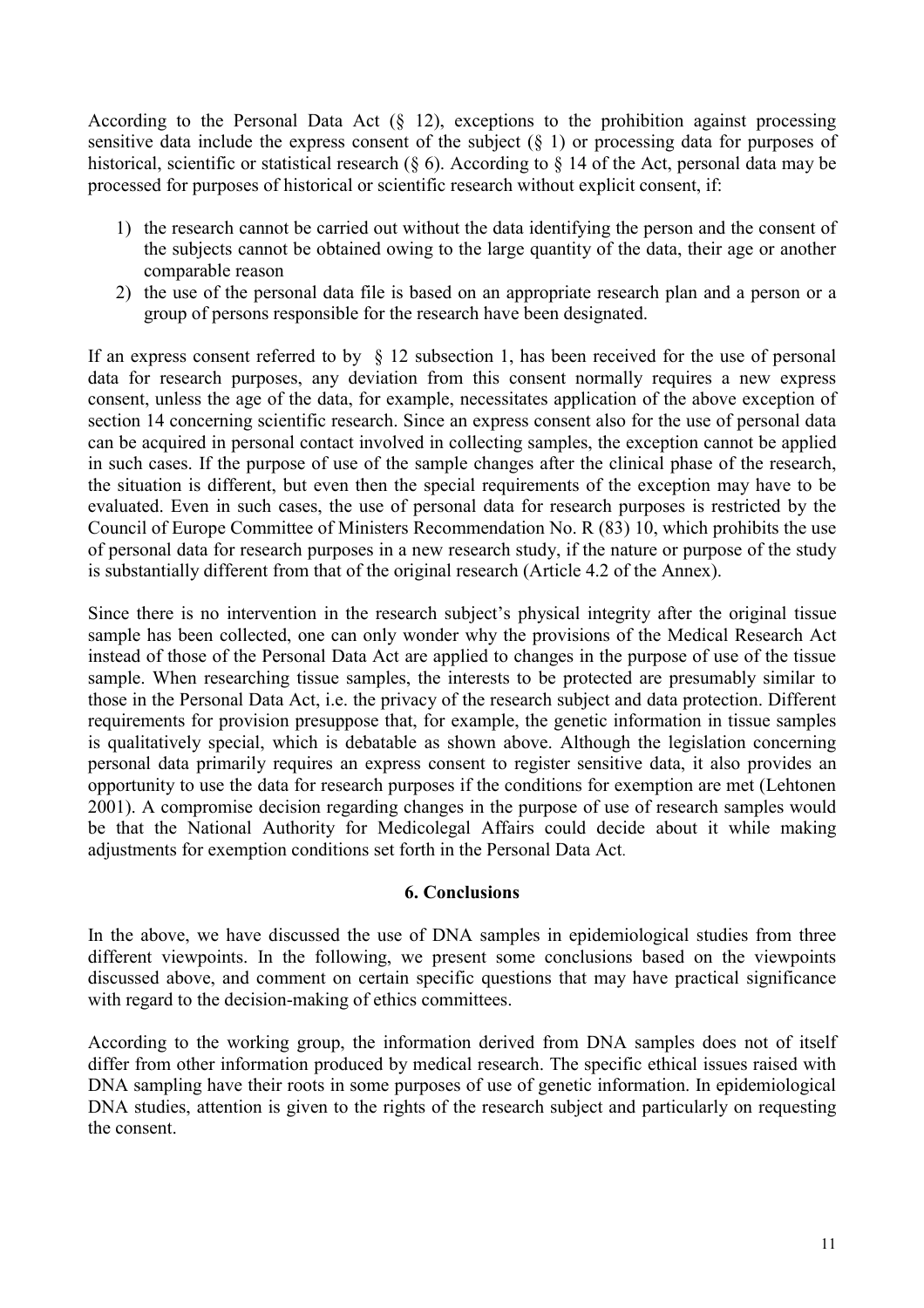Legislation regulating research is meant to protect particular interests, which in clinical studies involve both physical integrity and the right to privacy. When researching samples of human origin, the need for the protection of physical integrity ceases to exist once the sample has been taken. However, the reason to protect privacy remains, and the interests to be protected are similar to those of questionnaires or register-based studies, for example. As a consequence, the consent required from the research subject should be similar to the examples in studies based on samples. In studies that interfere with the physical integrity of the research subject, the consent must be more detailed, as the degree of violation of the subject's integrity is correspondingly greater.

When researching causes of common chronic diseases, genetic information (DNA) can be considered equal to other information from questionnaires, interviews and laboratory tests that concerns the risk of the disease in question. When evaluating the ethics of research and the implementation of data protection, studies in which genetic data is collected should be considered the same as other clinical and population studies.

If the actual purpose of a research, say to determine the causes of a certain disease group X, remains unchanged, then making new tests from existing samples by new methods would not usually be considered a change in the purpose of use and would therefore not require a new consent. This also applies to provisions concerning genes. The above does not, however, apply to situations where a research purpose of use changes into a commercial one nor to the consent required in such a case. In the case that research subjects are repeatedly contacted during new phases of the research due to the nature of the project, they should be informed of the matter (by an addition to, or a new version of, the information sheet). Ultimately, the need for a new informed consent should be considered on a case-to-case basis.

In cases of mere handling and examination of already existing samples and/or utilisation of registered data, a broad interpretation of the existing informed consent could be justified. The starting point could be, for example, that a consent concerning a certain disease (e.g. diabetes or coronary heart disease) could also be considered to apply to other diseases of the same group or other closely associated diseases. In some cases, an even broader interpretation could be justified. In the absence of a legislative ground, evaluation should be made on a case-by-case basis. However, if it is concluded that there is a change in the purpose of use of the research, e.g. if a previous consent does not cover studies on the disease(s) in question, a new informed consent is required.

Acquiring a new informed consent is problematic in the sense that it can no longer be requested from dead or very seriously ill subjects. Even among other demographic groups, only 50–60 % reply to such inquiries. Since the validity of the results of population studies requires as extensive participation as possible, it is necessary to develop legislation in such a way as to allow the authorities to approve extensions to the purpose of use of the research when the number of research subjects is large and acquiring new consents is excessively difficult or expensive.

# **7. Further action:**

The working group proposes that TUKIJA considers the memorandum and undertakes the following tasks:

1. delivers the memorandum for information to the ethics committees and to support the handling of research protocols;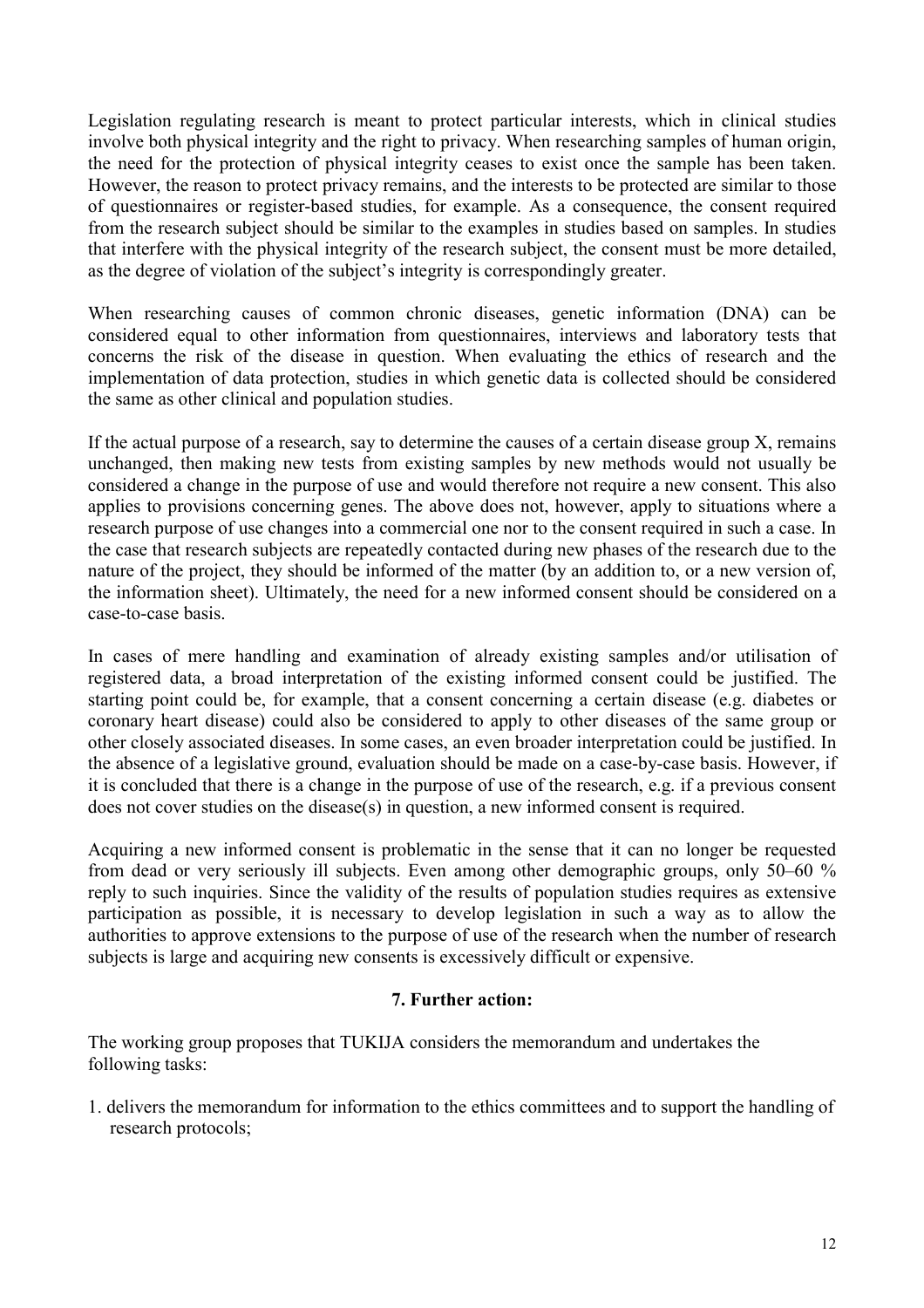- 2. Makes the Ministry of Social Affairs and Health a proposal on the revision of legislation concerning research on tissue samples In principle, the need for revision applies to all clinical and epidemiological research and is not restricted to genetic studies discussed in this memorandum. The essential need for changes includes the following areas:
	- defining similar and new purposes of use for already collected samples and research data, and the need for a new consent
	- enabling the use of already collected samples and research data for new purposes of use by official authorisations, also on the part of living research subjects if acquiring a new consent is not possible under the conditions set in section 20 of the Act on the Medical Use of Human Organs and Tissues
	- defining the borderline between commercial studies and scientific studies as well as any differences in provisions.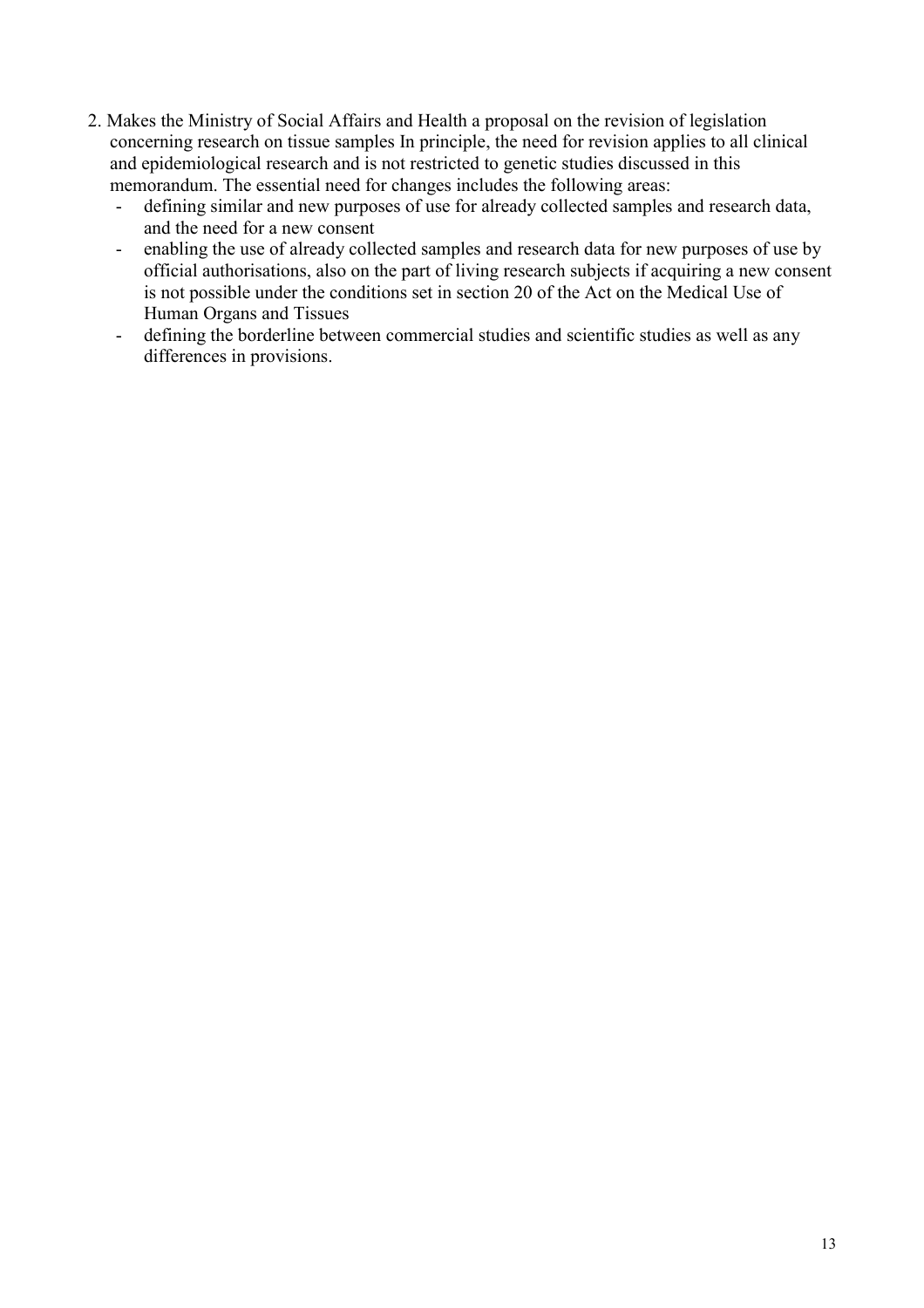# **Annex 1. Comparison of epidemiological and clinical studies**

- $\bullet$ A large population sample  $(E)$  – A rather small patient group  $(C)$
- Eased on healthy persons or a large number of patients  $(E)$  Based on patients  $(C)$
- Often have multiple uses  $(E)$  Usually concerns one issue or hypothesis  $(C)$
- There is little time to collect data and acquire consents, often no more than one research visit (E) – Several research visits are often arranged (C)
- Personal follow-up is infrequent  $(E)$  Follow-up usually frequent for therapeutic reasons  $(C)$
- Only research data is collected, and the methods are risk-free for the research subject  $(E)$  Extensive research data is collected, medical records are used, research methods may involve risks (C)
- $\bullet$  Data on individual persons are purely statistical observation units  $(E)$  Above and beyond statistical units, they are patients familiar to the treatment centre (C)
- The follow-up is conducted by the use of registers, questionnaires and sometimes by repeating studies  $(E)$  – The follow-up is typically conducted by recurrent clinical investigations  $(C)$
- The value of the research increases or is achieved only during long-term follow-up  $(E)$  The value of the research is achieved soon after collection of the research data (C)
- $\bullet$  Data and samples are stored for a long time  $(E)$  Data and samples are stored for a long time  $(C)$
- Applies both to the living and the dead  $(E)$  The main focus is on the living, although there are exceptions (C)

In epidemiological research, the protection of privacy of individual persons is excellent due to the large number of research subjects. The protection of privacy is good in clinical research also, but research subjects can be identified more easily in small patient groups. In epidemiological studies, the consent is needed mostly for the use of data collected during the study or other data combined to it, whereas in clinical studies, the consent is needed for research and treatment procedures as well as for the use of research data. The loss occurring during follow-up is often greater in epidemiological studies than in clinical studies, since there is no doctor-patient relationship. For an epidemiological study to succeed, the follow-up must be as extensive as possible. However, because of the large number of examinees, it is more difficult to carry out than clinical research. Moreover, in epidemiological research, receiving information about research subjects who have died as well as about those who are in a poor condition and those who cannot be contacted is essential during follow-up. This is not to say that some clinical studies do not require similar follow-up. At the very least, the use of data and samples that have been previously collected from such persons (with their consent) must be allowed in the research.

In epidemiological research, the data with regard to missing and dead research subjects includes: (1) data from interviews and questionnaires, which the research subject has already given for research use (2) samples (DNA, serum, etc.) which the research subject has given for research use (3) clinical data approved for research use by the research subject (4) register data approved for research use by the research subject. The discussion about the possibility of using such data at a later stage therefore concerns maintaining a (sufficiently) similar purpose of use and the purpose of the earlier consent. It also touches on fundamental questions such as a person's need and right to decide about his/her samples and research data, independent on whether he/she can be contacted or not.

Currently researchers have a research subject's informed consent for the use of data and samples in the medical research, and the research project is more strictly or more widely defined from the start. Data is usually processed in a way that the research subject's identity is not revealed during the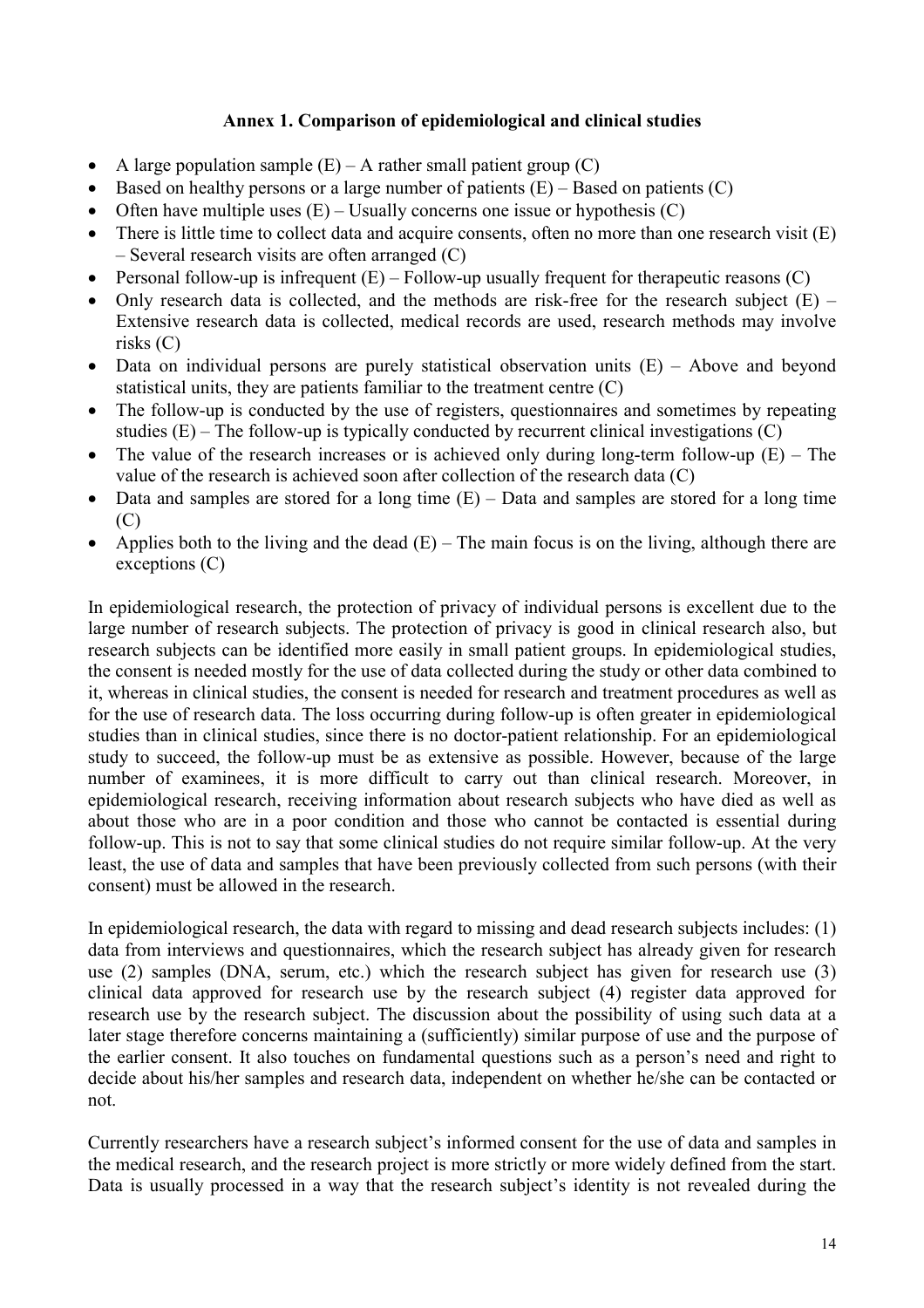process, although personal data is needed for linking of data from several sources in connection with the research itself or in other research studies. When the target of the research is extended or changed, new data on the disease or predisposing factors are combined with the material, or new biochemical or genetic tests are made. After linking of data, the link to the personal data can again be dissociated, which means that there is no such link during the statistical analysis. In practice, then, the only change is the addition of new data to the research material, and during data handling, this data no longer has features that would require protection of privacy. In such cases, does the research subject need to know and agree to the data and samples collected from him/her being used for a research purpose different from the original? If so, how different would the new use have to be in order to be considered a new purpose of use? It is obvious that drawing a line to differentiate between new and original purposes of use often requires consideration on a case-by-case basis.

In principle, the solution to the problem could be acquiring a new consent whenever the new purpose of use is "too different" from the previous one. In long-term follow-up of the population, losses, serious illnesses and deaths are inevitable, which often makes acquiring a new consent impossible even if the person concerned does not or did not have anything against the data being used for a new purpose. If serious or fatal diseases are left out of the material, the results of the research are biased. The validity of the results is also impaired because of losses due to other reasons. Therefore, operating procedures need to be found in order to enable the use of previously collected data in later studies. Permissions granted by the authorities represent the best option.

#### **Literature**

- Fletcher RH, Fletcher SW, Wagner EH. Clinical Epidemiology, the essentials, 2. painos. Williams & Wilkins, Baltimore 1988.
- Hernberg S. Epidemiologia ja työterveys, 2. painos. Työterveyslaitos, Helsinki 1998.
- Khoury MJ. Genetic epidemiology. Kirjassa: Rothman KJ, Greenland S. Modern Epidemiology, 2.painos. Lippincott-Raven, Washington 1998.

Lehtonen L. Potilaan yksityisyyden suoja. Suomalaisen lakimiesyhdistyksen julkaisuja A-sarja N:o 230, Helsinki 2001.

Morris JN. Uses of Epidemiology, 3. painos. Churchill Livingstone, Lontoo ja New York 1975.

Murray TH. Genetic Exceptionalism and 'Future Diaries': Is Genetic Information Different from Other Medical Information. Kirjassa: Mark A. Rothstein (toim.): Genetic Secrets: Protecting Privacy and Confidentiality in the Genetic Era. Yale University Press, New Haven 1997.

Rose G. The Strategy of Preventive Medicine. Oxford University Press, Lontoo 1995.

Rothman KJ, Greenland S. Modern Epidemiology, 2. painos. Lippincott-Raven, Washington 1998.

Räikkä J ja Rossi K. Geenit ja etiikka. WSOY, Helsinki 2002.